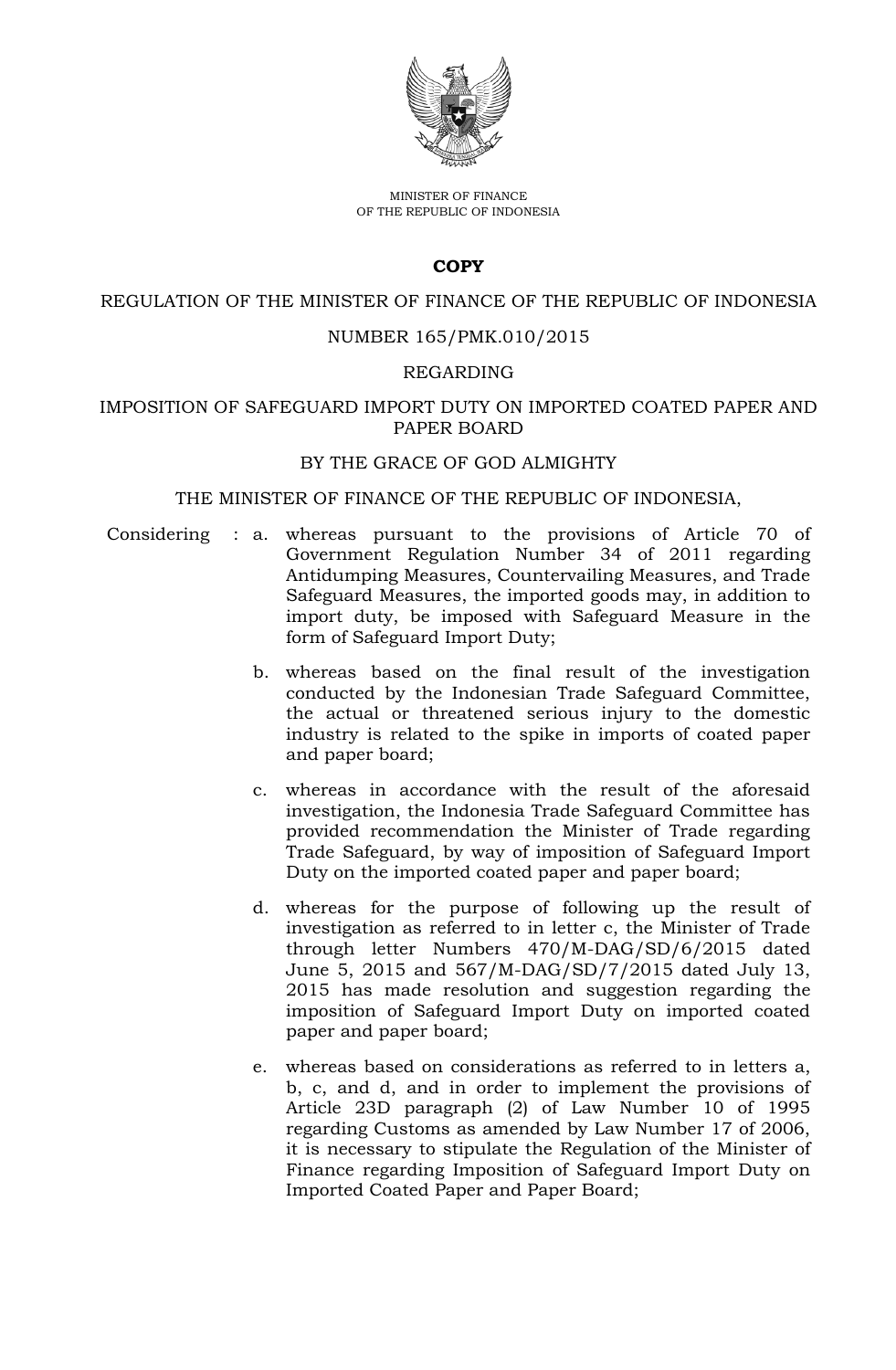

#### MINISTER OF FINANCE OF THE REPUBLIC OF INDONESIA -2-

- In view of : 1. Law Number 7 of 1994 regarding Ratification of Agreement Establishing the World Trade Organization (Supplement Number 3564 to the State Gazette of the Republic of Indonesia Number 57 of 1994);
	- 2. Law Number 10 of 1995 regarding Customs (Supplement Number 3612 to the State Gazette of the Republic of Indonesia Number 75 of 1995) as amended by Law Number 17 of 2006 (Supplement Number 4661 to the State Gazette of the Republic of Indonesia Number 93 of 2006);
	- 3. Government Regulation Number 34 of 2011 regarding Antidumping Measures, Countervailing Measures, and Trade Safeguard Measures (Supplement Number 5225 to the State Gazette of the Republic of Indonesia Number 66 of 2011);
- Bearing in mind : 1. Letter of the Minister of Trade Number 470/M-DAG/SD/6/2015 dated June 5, 2015 regarding Request for Consideration of the KPPI's Recommendation on the Imposition of Trade Safeguard Measures (TPP) on the Imports of "Coated Paper and Paper Board";
	- 2. Letter of the Minister of Trade Number 567/M-DAG/SD/7/2015 dated July 13, 2015 regarding Resolution on the Final Result of Investigation of Imposition of Trade Safeguard Measures on the Imports of "Coated Paper and Paper Board";
	- 3. The Final Report of the Indonesian Trade Safeguard Committee regarding the Result of Investigation of Trade Safeguard Measures on the Imports of Coated Paper and Paper Board, Excluding Banknote Paper, under the Harmonized System (HS) Codes 4810.13.11.00, 4810.13.19.00, 4810.13.91.90, 4810.13.99.90, 4810.14.11.00, 4810.14.19.00, 4810.14.91.90, 4810.14.99.90, 4810.19.11.00, 4810.19.19.90, 4810.19.91.90, and 4810.19.99.90;

BE IT HEREBY RESOLVED:

To stipulate : REGULATION OF THE MINISTER OF FINANCE REGARDING IMPOSITION OF SAFEGUARD IMPORT DUTY ON IMPORTED COATED PAPER AND PAPER BOARD.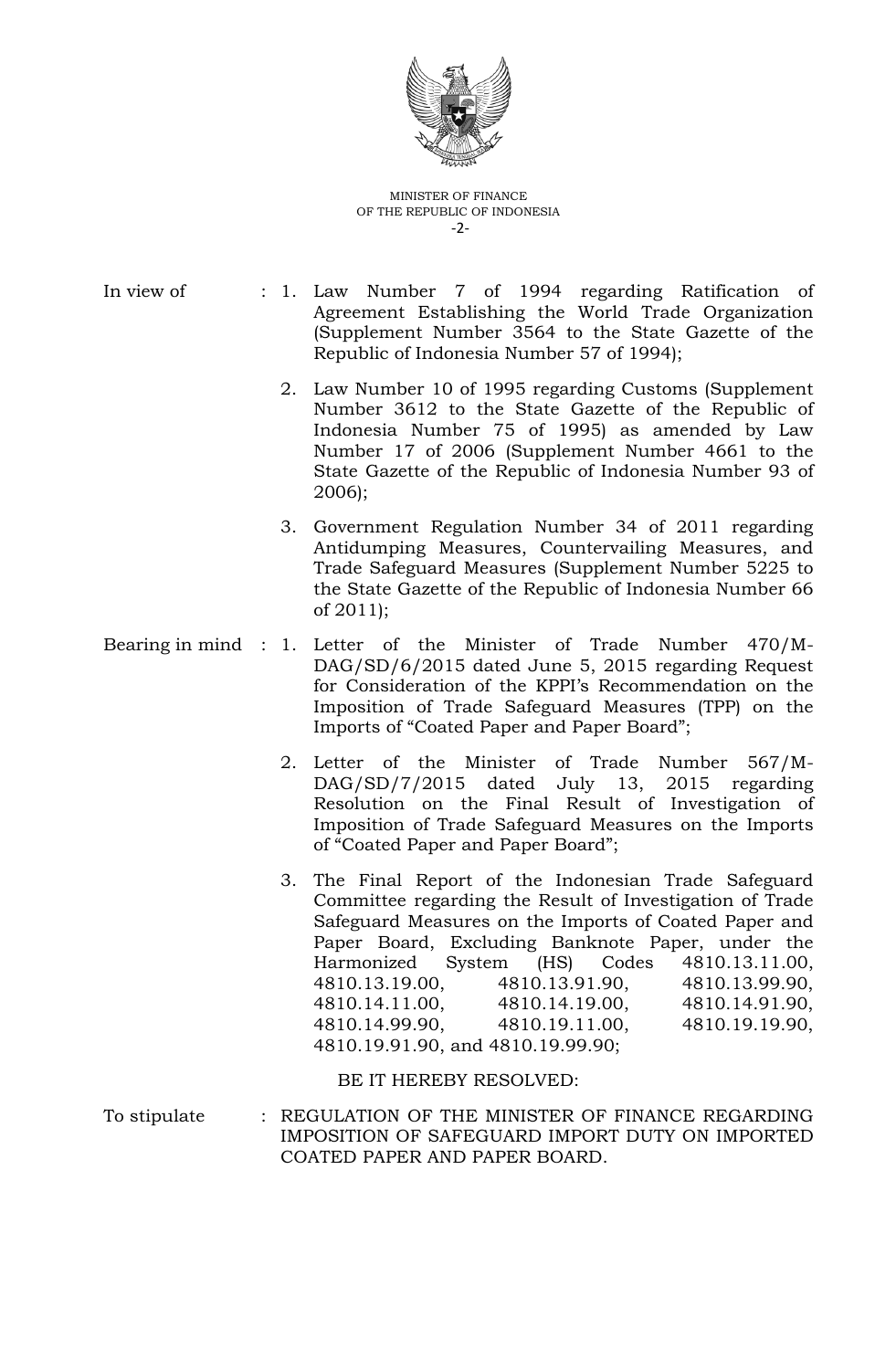

#### MINISTER OF FINANCE OF THE REPUBLIC OF INDONESIA -3-

#### Article 1

The products of coated paper and paper board in the forms of paper and paper board, coated on one or both sides with kaolin (China clay) or other inorganic substances, with or without a binder, and with no other coating, whether or not surface-colored, surface-decorated or printed, of a kind used for writing, printing or other graphic purposes, or printed, of kind used for self recording apparatus, not including thermo-sensitive paper, in rolls or in rectangular (including square) sheets of any size, in unfolded condition, weighing 80 (eighty) gsm (g/m2) to 400 (four hundred) gsm (g/m2), not containing fibers obtained by a mechanical or chemical-mechanical process or of which not more than 10% by weight of the total fibers content consists of such fibers, not including cast coated paper, and including those under the Harmonized System (HS) Codes 4810.13.11.00, 4810.13.19.00, 4810.13.91.90, 4810.13.99.90, 4810.14.11.00, 4810.14.19.00, 4810.14.91.90, 4810.14.99.90, 4810.19.11.00, 4810.19.19.90, 4810.19.91.90 and 4810.19.99.90 shall be subject to the Safeguard Import Duty.

## Article 2

The Safeguard Import Duty as referred to in Article 1 shall be effective for 3 (three) years with conditions as follows:

| No | Period                                                                                                | Percentage of<br>Safeguard Import<br>Duty on Import<br>Value |
|----|-------------------------------------------------------------------------------------------------------|--------------------------------------------------------------|
|    | First Year, effective for 1 (one) year as<br>of the enactment date of this<br>Ministerial Regulation. | 9%                                                           |
| 2  | Second Year, effective for 1 (one) year<br>as of the end of the First Year.                           | 7%                                                           |
| 3  | Third Year, effective for 1 (one) year<br>as of the end of the Second Year.                           |                                                              |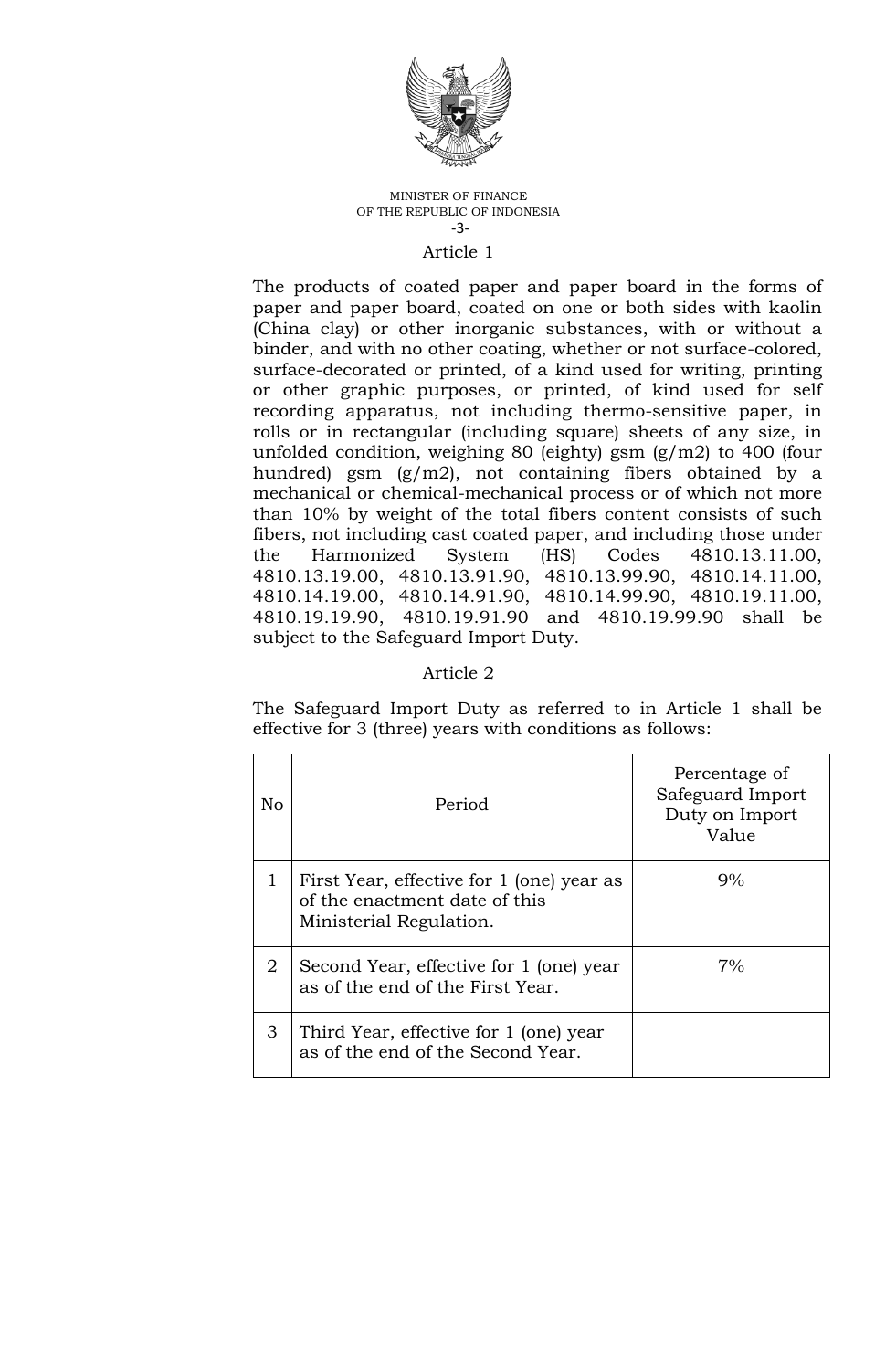

#### MINISTER OF FINANCE OF THE REPUBLIC OF INDONESIA -4-

## Article 3

The Safeguard Import Duty as referred to in Article 1 shall be imposed on imports of coated paper and paper board from all countries other than those listed in the Appendix which forms an inseparable part of this Ministerial Regulation.

#### Article 4

- (1) The imposition of Safeguard Import Duty as referred to in Article 1 shall constitute:
	- a. extra general import duty (Most Favored Nation); or
	- b. extra preference import duty based on the applicable international trade commodity agreement schemes, in the case such import is carried out from the countries included in such international trade commodity agreement schemes and meets the provisions contained in the international trade commodity agreement scheme.
- (2) In the event that such provisions in the international trade commodity agreement schemes are not fulfilled, imposition of the Safeguard Import Duty on the imports from the countries included in the international trade commodity agreement scheme, as referred to in paragraph (1) letter b, constitutes the extra general import duty (Most Favored Nation).

#### Article 5

For import of coated paper and paper board originated from the countries that are exempted from the imposition of the Safeguard Import Duty as referred to in Article 3 and countries that have the international trade commodity agreement with Indonesia as referred to in Article 4 (1) letter b, the importer shall be obliged to submit Certificate of Origin document.

#### Article 6

Provision on the imposition of Safeguard Import Duty as referred to in Article 2 shall be fully applicable to the imported goods of which the customs declaration for such import has received registration number from the Customs Office of the entry port as of the promulgation date of this Ministerial Regulation.

#### Article 7

- (1) This Ministerial Regulation shall be effective for 3 (three) years as of its promulgation date.
- (2) This Ministerial Regulation shall come into effect 7 (seven) days of the date of its promulgation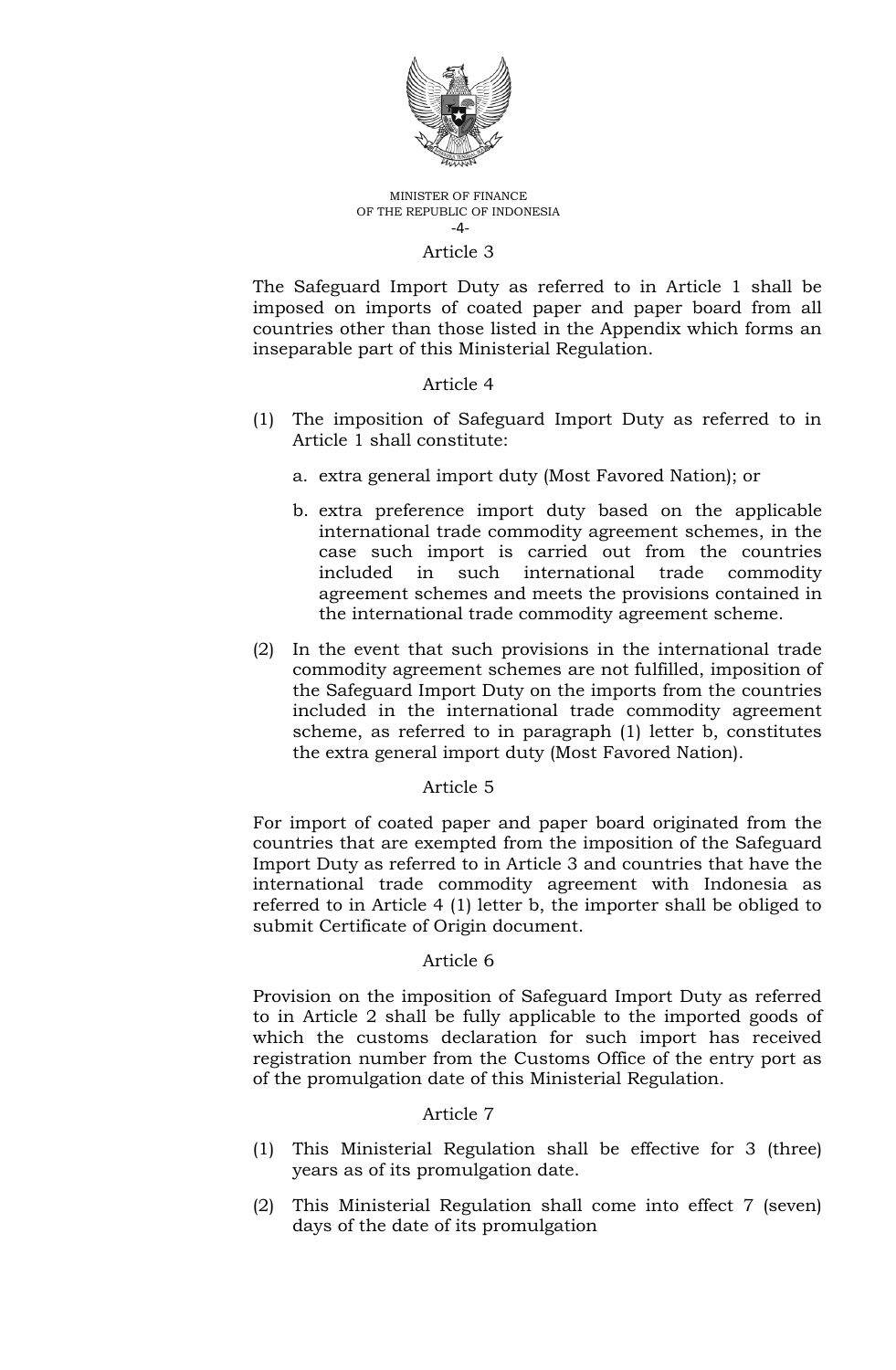

MINISTER OF FINANCE OF THE REPUBLIC OF INDONESIA -5-

For public cognizance, this Ministerial Regulation shall be announced by publishing it in the State Gazette of the Republic of Indonesia.

Enacted in Jakarta on August 31, 2015

# MINISTER OF FINANCE OF THE REPUBLIC OF INDONESIA, Signed.

## BAMBANG P. S. BRODJONEGORO

Promulgated in Jakarta On September 1, 2015 MINISTER OF LAW AND HUMAN RIGHTS OF THE REPUBLIC OF INDONESIA,

Signed.

YASONNA H. LAOLY

STATE GAZETTE OF THE REPUBLIC OF INDONESIA NUMBER 1308 OF 2015

Certified true copy Head of General Bureau on his behalf Head of Administration Dept. of the Ministry Signed and sealed GIARTO NIP 1959042019840210001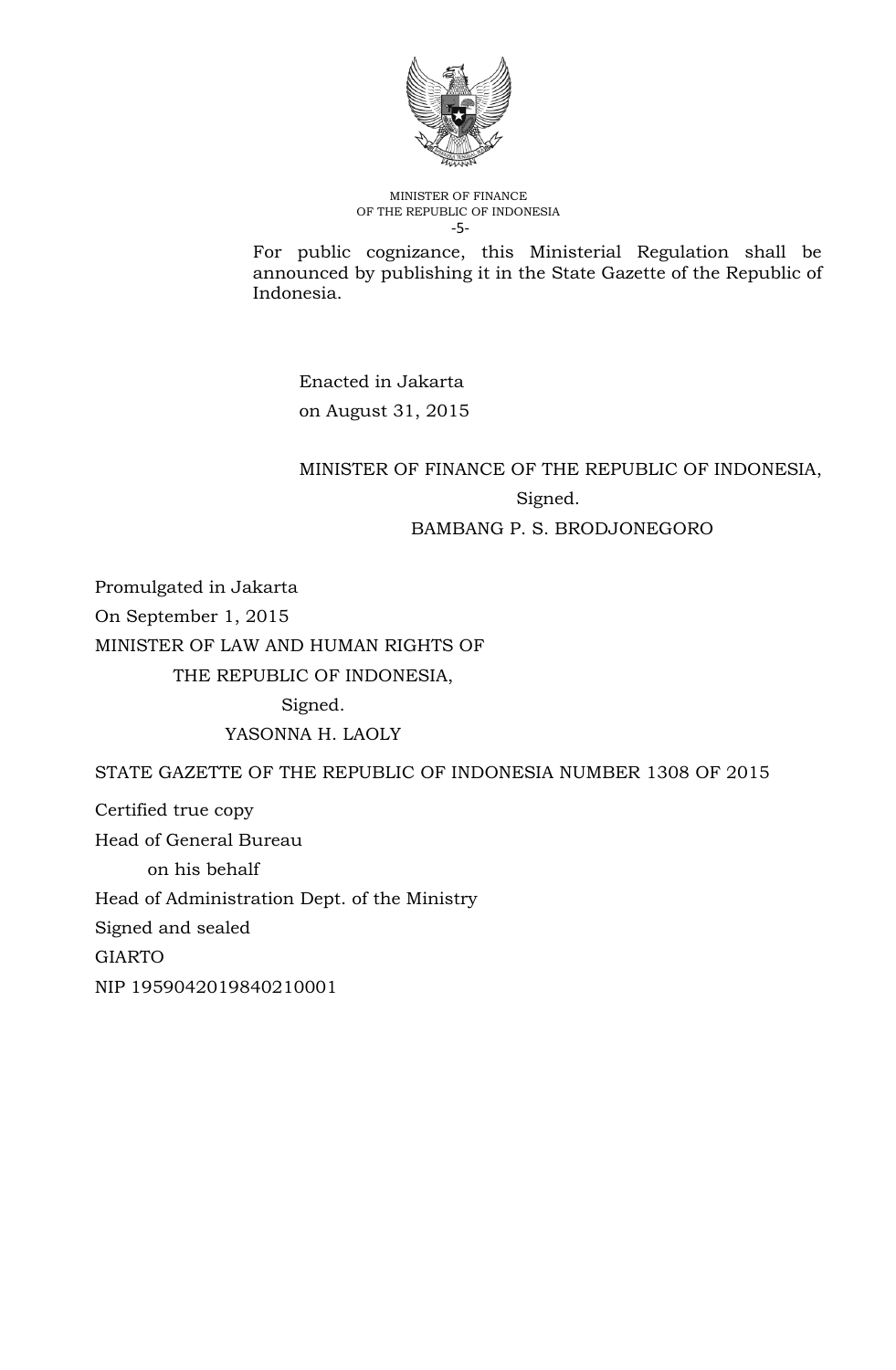

APPENDIX REGULATION OF THE MINISTER OF FINANCE OF THE REPUBLIC OF INDONESIA NUMBER 165/PMK.010/2015 REGARDING IMPOSITION OF SAFEGUARD IMPORT DUTY ON IMPORTED COATED PAPER AND PAPER BOARD

#### MINISTER OF FINANCE OF THE REPUBLIC OF INDONESIA

## LIST OF COUNTRIES EXEMPTED FROM IMPOSITION OF SAFEGUARD IMPORT DUTY ON IMPORTED COATED PAPER AND PAPER BOARD

| NO. | <b>COUNTRY</b>                   | NO. | <b>COUNTRY</b>                   |
|-----|----------------------------------|-----|----------------------------------|
| 1.  | Albania                          | 34. | El Salvador                      |
| 2.  | Angola                           | 35. | Fiji                             |
| 3.  | Antigua and Barbuda              | 36. | Gabon                            |
| 4.  | Argentine                        | 37. | The Gambia                       |
| 5.  | Armenia                          | 38. | Georgia                          |
| 6.  | Bahrain, Kingdom of              | 39. | Ghana                            |
| 7.  | Bangladesh                       | 40. | Grenada                          |
| 8.  | <b>Barbados</b>                  | 41. | Guatemala                        |
| 9.  | <b>Belize</b>                    | 42. | Guinea                           |
| 10. | Benin                            | 43. | Guinea-Bissau                    |
| 11. | Bolivia, Plurinational State of  | 44. | Guyana                           |
| 12. | <b>Botswana</b>                  | 45. | Haiti                            |
| 13. | <b>Brazil</b>                    | 46. | Honduras                         |
| 14. | Brunei Darussalam                | 47. | India                            |
| 15. | Burkina Faso                     | 48. | Indonesia (Batam)                |
| 16. | Burundi                          | 49. | Israel                           |
| 17. | Cabo Verde                       | 50. | Jamaica                          |
| 18. | Cambodia                         | 51. | Jordan                           |
| 19. | Cameroon                         | 52. | Kenya                            |
| 20. | Central African Republic         | 53. | Kuwait, the State of             |
| 21. | Chad                             | 54. | Kyrgyz Republic                  |
| 22. | Chile                            | 55. | Lao People's Democratic Republic |
| 23. | Colombia                         | 56. | Lesotho                          |
| 24. | Congo                            | 57. | Liechtenstein                    |
| 25. | Costa Rica                       | 58. | Macao, China                     |
| 26. | Cote d'Ivoire                    | 59. | Madagascar                       |
| 27. | Cuba                             | 60. | Malawi                           |
| 28. | Democratic Republic of the Congo | 61. | Malaysia                         |
| 29. | Djibouti                         | 62. | Maldives                         |
| 30. | Dominica                         | 63. | Mali                             |
| 31. | Dominican Republic               | 64. | Mauritania                       |
| 32. | Ecuador                          | 65. | Mauritius                        |
| 33. | Egypt                            | 66. | Mexico                           |